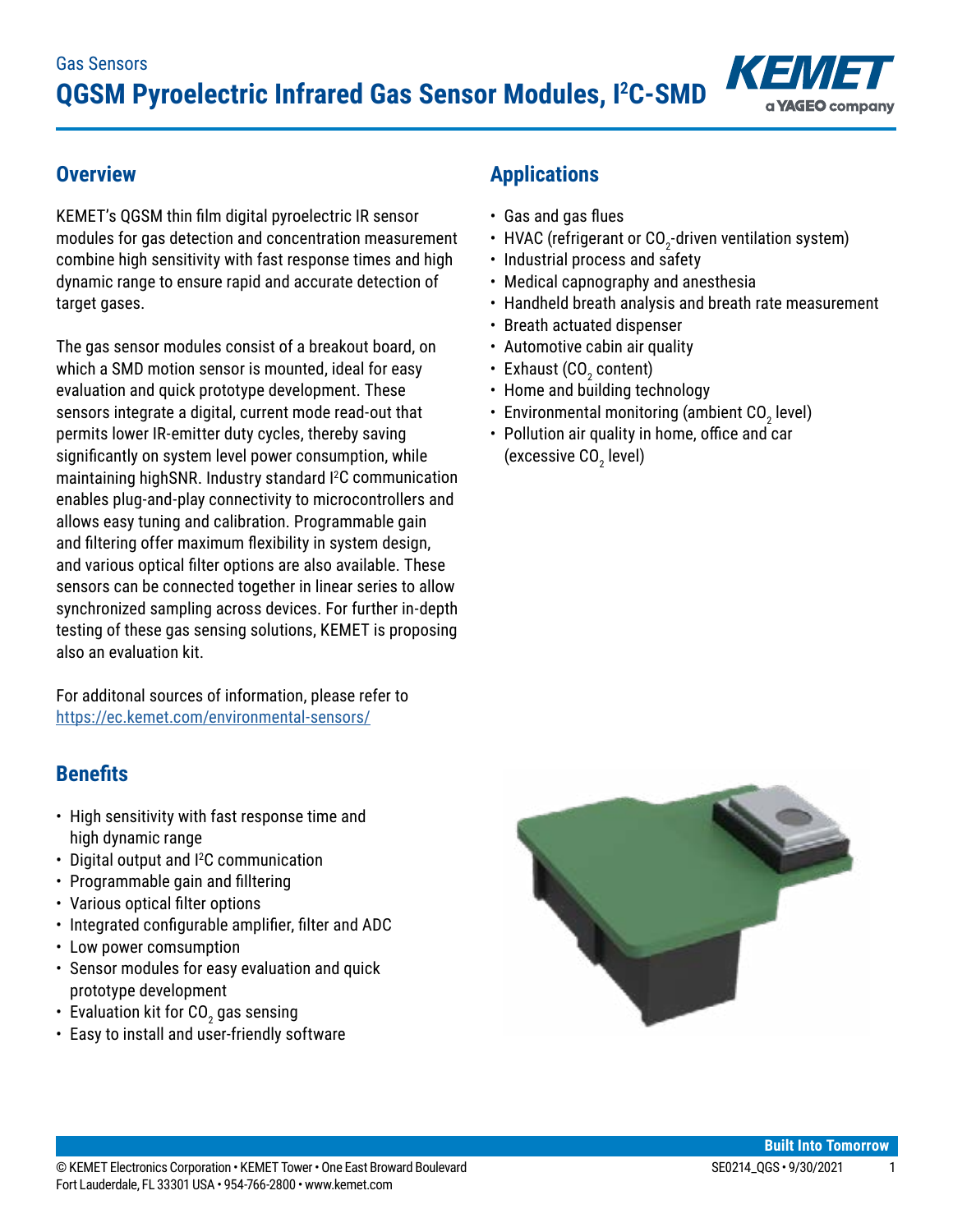

# **Ordering Information**

| <b>USE</b>               | <b>QGS</b>               |                                         |                                                                                         | C821                                                                                |            |         |
|--------------------------|--------------------------|-----------------------------------------|-----------------------------------------------------------------------------------------|-------------------------------------------------------------------------------------|------------|---------|
| <b>Product</b><br>Family | <b>Series</b>            | Sensor<br><b>Type</b>                   | Mounting<br><b>Type</b>                                                                 | Specification                                                                       | Packaging  | Version |
| Sensors                  | QGS = SMD IR Gas Sensors | M = Serial module<br>K = Evaluation kit | $=$ Module type 1, low profile<br>$H =$ Module type 2, high profile<br>$3$ = Kit type 3 | 0000 = Fixed<br>$C821 = CO$<br>$CH41 = CH$<br>N8L1 = NO<br>$9501 = 9.50 \text{ µm}$ | $0 = Bulk$ | 0       |

### **Environmental Compliance**

All KEMET Gas Sensors are RoHS and REACH Compliant.



*Article 33(1) of the REACH Regulation states that manufacturers and importers of articles (products) are required to notify their customers of the presence of any Substances of Very High Concern (SVHC) in their products exceeding 0.1% by weight and provide instructions on safe use of the product.*

*KEMET Corporation reports regarding the Article 33(1) of REACH Regulation as follows:*

*1. Applicable Product: Gas Sensors (QGC, QGS & QGSM series)*

*2. Report for the content of REACH SVHC list:* 

*The product(s) above contains a substance by more than 0.1wt% per product weight that was published in the 8th update of the REACH SVHC substances (December 19, 2012).* 

*3. Regarding the safety of the gas sensors (Piezoceramic products):*

*The Piezoceramic that is used in this product becomes ceramic by sintering powder containing PZT as the main ingredient. It is chemically stable, with minimum risks toward the human body or environment within the intended use of the product. Please note that risks could occur in the case of inhalation or accidental oral uptake of powder ceramics.*

*4. Technical product information on the gas sensors (Piezoceramic products):*

*The manufacturing technique of the "piezoceramic products" whose main ingredient is Lead Titanium Zirconium Oxide (PZT) has been established, and there is no alternative material that can exhibit superior performance than PZT at this moment. Please note that the piezoceramic is listed as an exempt on RoHS (2011/65/EU) AnnexIII (7c.1).*

*5. The responsibility of piezoceramic manufacturers:*

*Piezoceramic manufacturers report information regarding PZT containment in their products to the customers to obey the article 33 of the REACH regulation.*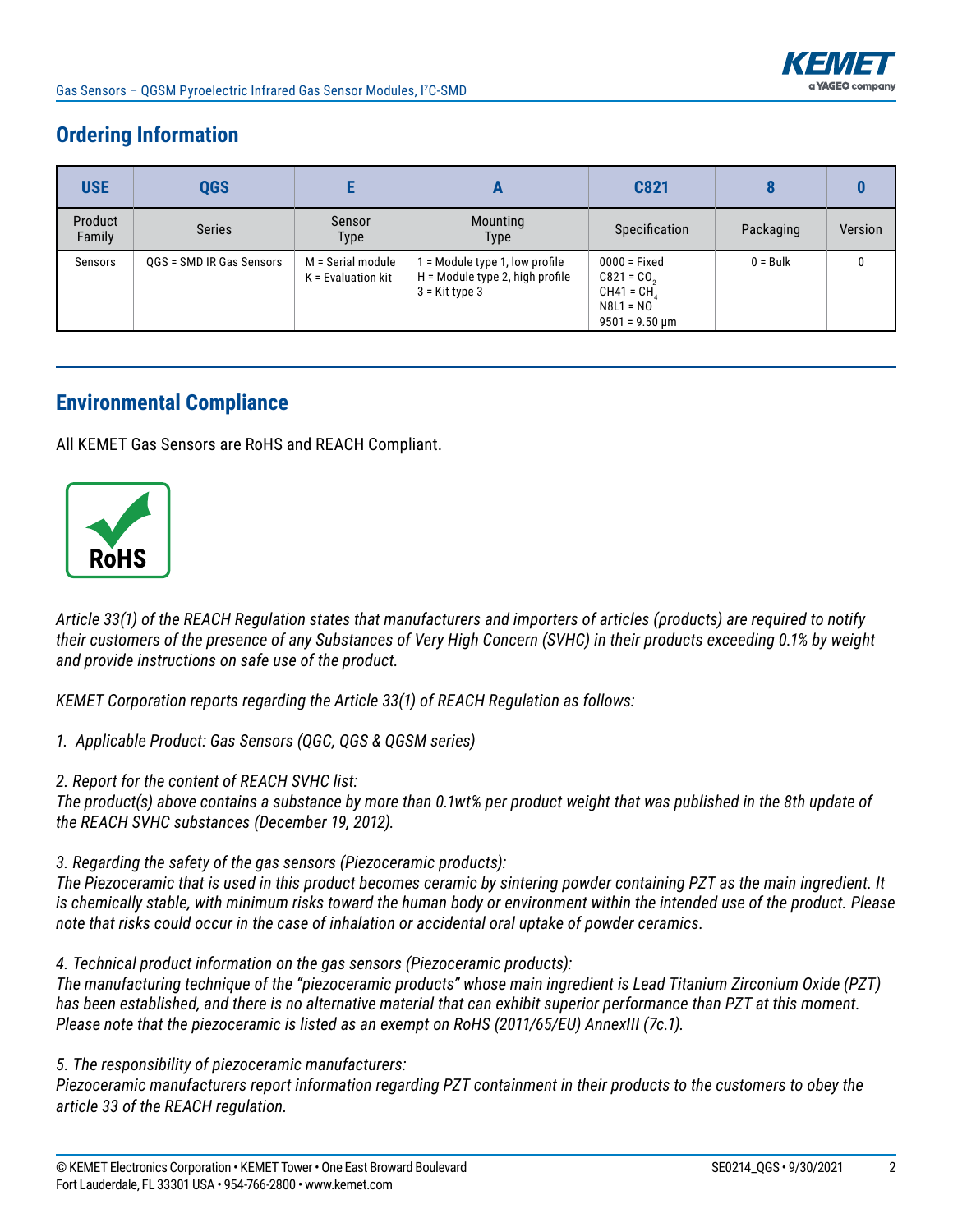

# **Infrared Spectroscopy**

KEMET Infrared Sensors work in the MID Infrared Spectrum. They are a critical component -- but not the only component -- in a gas analysis system. An IR heat source and a suitable gas path "mechanical enclosure" are also required in order to complete the gas analysis system.



### **IR Absorption - Active IR Sensing**



The IR source is directed as energy towards the sensor like an IR spotlight. Depending on the specific gas of interest or gas concentration levels between the IR source and the pyroelectric sensor, the IR transmitted is absorbed by the presence of the gas by a small amount. Understanding how much IR is being optically transmitted versus how much is received can indicate gas concentration levels.

Filters are used to shorten the optical spectrum of the sensor to specifically match the gas of interest. These filters are usually included within the sensor, but for special cases KEMET can make optimised filters to suit customers specific gas requirements.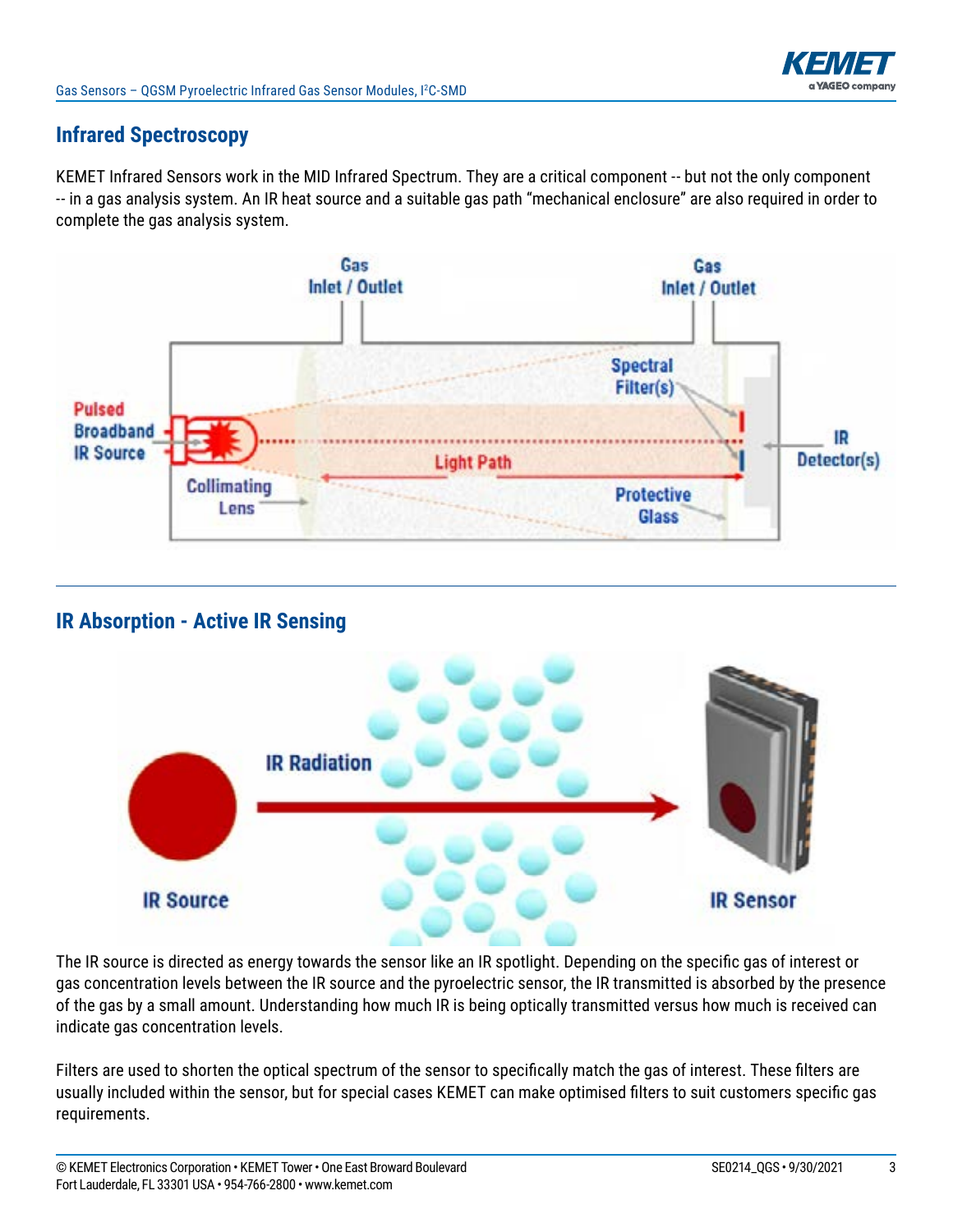

# **Dimensions – Millimeters**





#### **Cable**

Female Connector

Female Connector

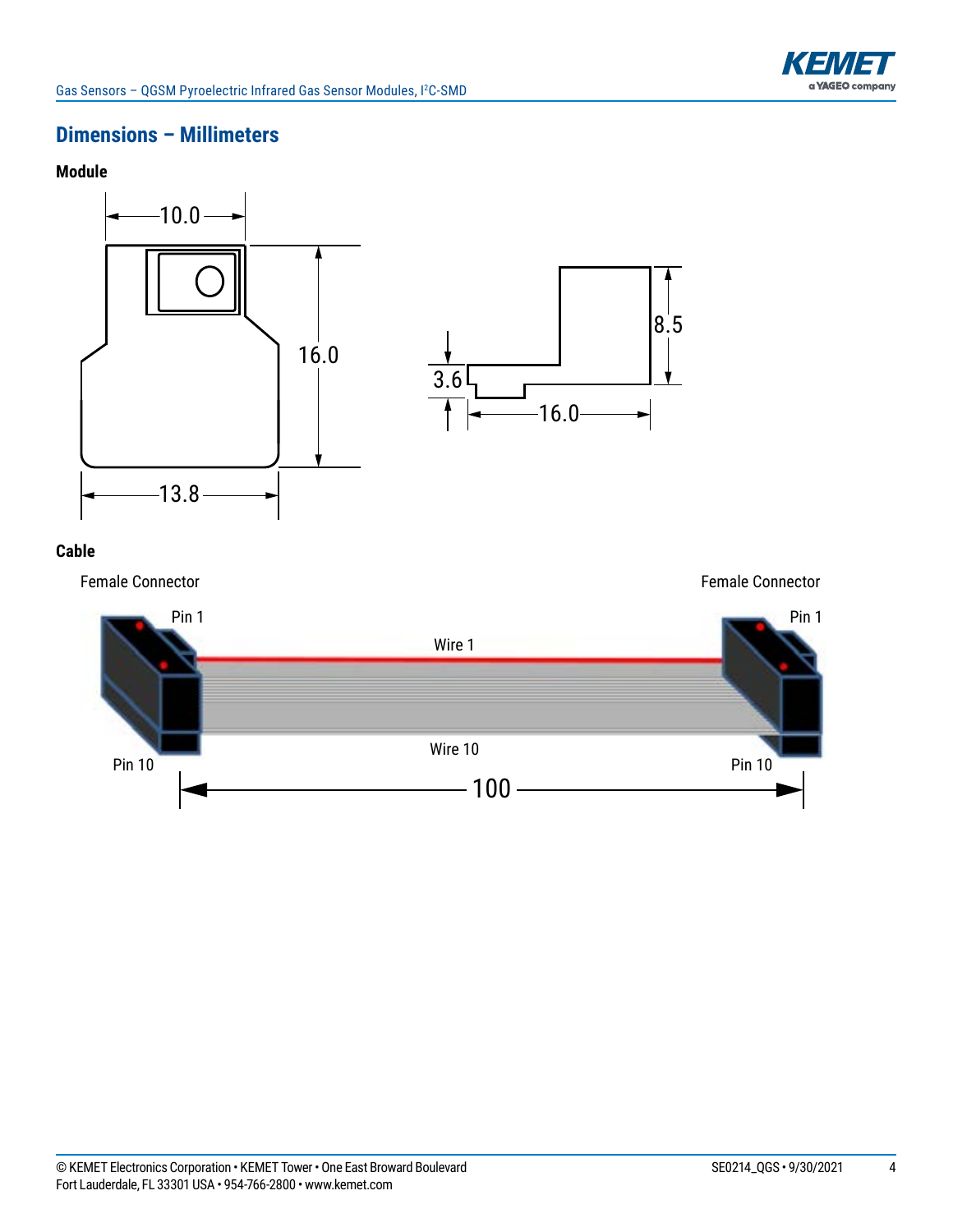

### **Dimensions – Millimeters cont.**

#### **Pin Configuration of the Module**

Outfitted with all necessary components for the 1.8-3.6 V power supply of the device, all functionality of the sensor is routed out to a 10-pin 1.27 mm pitch IDC connector on the back side of the 16 x 13.8 mm PCB. The build height including the socket is 9 mm. They provide up to 1 MHz Fast Mode+ I2 C communication to configure the sensor and read data from it.

| $\bullet$ 9 | •7          | •5 | •3 |           |
|-------------|-------------|----|----|-----------|
| •10         | $\bullet 8$ | 6  |    | $\cdot$ 2 |

| Pin | <b>Symbol</b>          | <b>Type</b>    |
|-----|------------------------|----------------|
| 1   | supply                 | Power supply   |
| 2   | Unassigned             |                |
| 3   | $SCL$ ( $I2C$ )        | Digital in/out |
| 4   | SDA (I <sup>2</sup> C) | Digital in/out |
| 5   | СS                     | Digital in     |
| 6   | INT                    | Digital out    |
| 7   | SYNC                   | Digital in/out |
| 8   | CLK                    | Digital in/out |
| g   | Unassigned             |                |
| 10  | GND                    | Ground         |

There is a chip select/enable pin and an interrupt output available. The CLK/SYNC pins can be used to feed an external clock signal in to the board or, alternatively, distribute the clock signal of one board to several other boards, thereby creating a synchronized "network"of sensors.

### **Field of View**





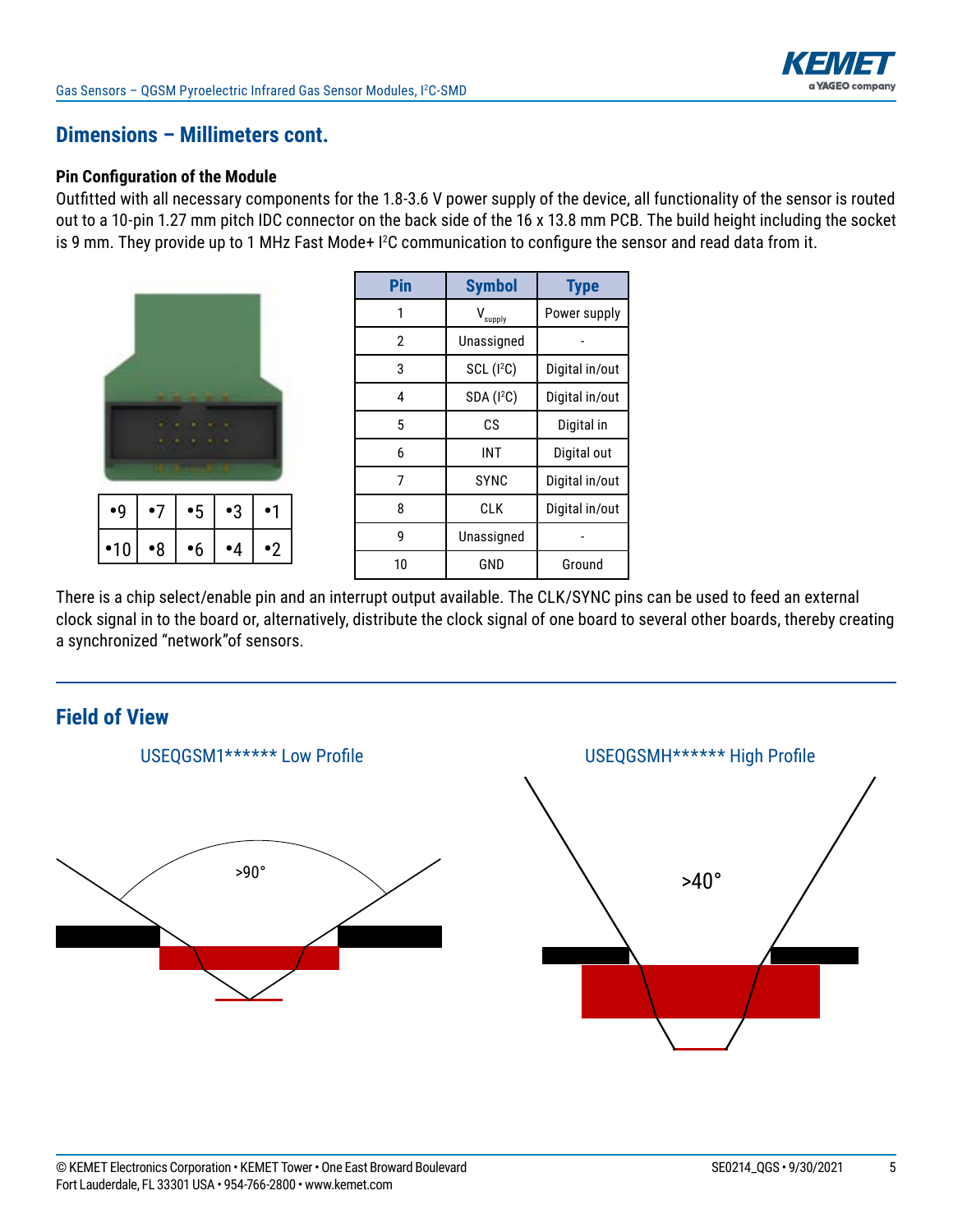

# **Performance Characteristics**

#### **Signal Filtering & Power Modes**

| <b>Power Mode</b><br>(base sample rate) | High Pass Filter - Analog<br>(Hz) |      | <b>Fixed</b><br><b>Analog</b><br><b>Low Pass</b><br><b>Filter (Hz)</b> | <b>Fixed</b><br><b>Digital Low</b><br><b>Pass Filter</b><br>(Hz) |      | <b>Digital Low Pass</b><br>Filter (Hz) |     |       | <b>Maximum</b><br><b>ADC</b><br><b>Sampling Rate</b><br>(sps) |      |      |       |
|-----------------------------------------|-----------------------------------|------|------------------------------------------------------------------------|------------------------------------------------------------------|------|----------------------------------------|-----|-------|---------------------------------------------------------------|------|------|-------|
| Normal Power Mode                       | 0ff                               | 1.0  | 2.0                                                                    | 4.0                                                              | 8.0  | 600                                    | 250 | 180.0 | 90.0                                                          | 45.0 | 22.5 | 1,000 |
| <b>Low Power Mode</b>                   | 0ff                               | 0.17 | 0.33                                                                   | 0.66                                                             | 1.30 | 100                                    | 42  |       | $30.00$   15.00   7.50                                        |      | 3.75 | 166   |

| <b>Item</b>       | <b>Mode</b>                  | <b>Description</b>                                  | <b>Typical Current</b><br><b>Consumption</b><br>(1.8 V, room temperature) |
|-------------------|------------------------------|-----------------------------------------------------|---------------------------------------------------------------------------|
|                   | Normal Power Mode            | Normal power consumption, 1 kHz maximum sample rate | $22 \mu A$                                                                |
| Power consumption | Low Power Mode               | Low power consumption, 166 Hz maximum sample rate   | $3.5 \mu A$                                                               |
|                   | <b>Normal Operation Mode</b> | Sensor signal readout over I <sup>2</sup> C         | $22 \mu A$                                                                |
| Operational state | Sleep Mode                   | Hardware interrupt on infrared trigger              | 21 µA (Normal Power Mode)<br>3.5 µA (Low Power Mode)                      |
|                   | Power Down Mode              | Sensor is disabled                                  | $1.1 \mu A$                                                               |

#### **Infrared Frequency Characteristics**





#### **Typical Frequency Response in Low Power Mode**



#### **Typical Frequency Response at Different Gain Settings**

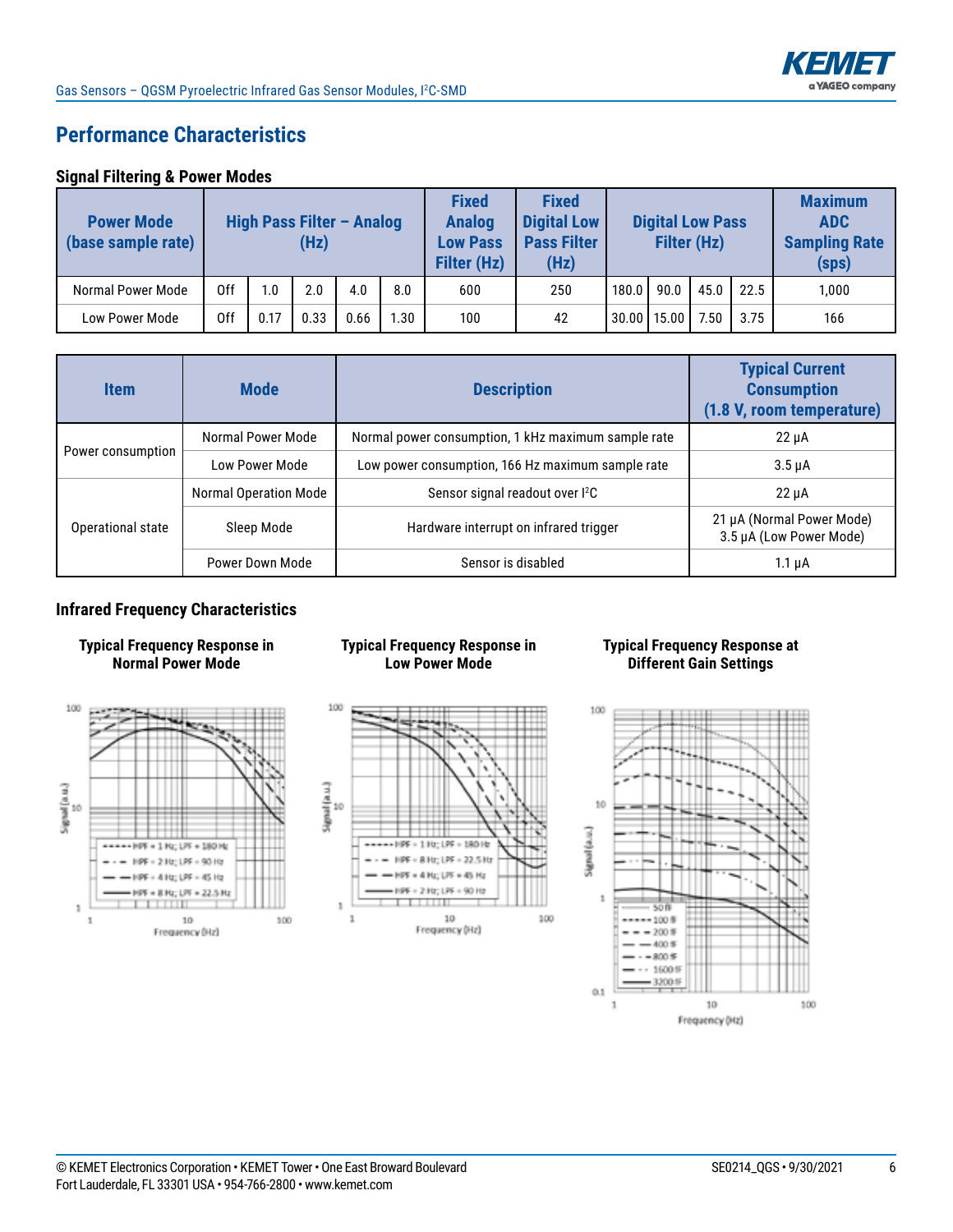

# **Part Number Specifications**

#### **Sensor Characteristics**

| <b>Filter Aperture</b><br>(mm) | <b>Element Size</b><br>$\text{(mm}^2)$ | <b>SMD Package</b><br>(mm)     | $n*1$<br>$(cm\sqrt{Hz/W})$<br><b>Typical</b> | NEP <sup>1</sup><br>$(W/\sqrt{Hz})$<br><b>Typical</b> | <b>Time Constant</b><br>$(ms)$ at 10-20<br><b>Hz peak</b> | <b>Field of</b><br><b>View</b> |
|--------------------------------|----------------------------------------|--------------------------------|----------------------------------------------|-------------------------------------------------------|-----------------------------------------------------------|--------------------------------|
| $\omega$ 1.65                  | $0.64 \times 0.64$                     | $5.65 \times 3.70 \times 1.55$ | $2.5 \times 10^{8}$                          | $2.7 \times 10^{-10}$                                 | ~10                                                       | $~10^{\circ}$                  |

*1 10 Hz, 500 K, room temperature, without window and optics.*

#### **Electrical Characteristics**

| <b>Supply</b><br><b>Voltage</b><br>(V) | <b>Supply</b><br><b>Current</b><br>$(\mu A)$ Typical | <b>Digital I/O</b>      | <b>ΔΣ ADC</b><br>at 1 ksp | <b>Operating</b><br><b>Temperature</b><br>Range (°C) | <b>Storage</b><br><b>Temperature</b><br>Range (°C) | <b>Sensor</b><br><b>Read-out</b> | <b>Configurable</b>                                       |
|----------------------------------------|------------------------------------------------------|-------------------------|---------------------------|------------------------------------------------------|----------------------------------------------------|----------------------------------|-----------------------------------------------------------|
| 1.75 to 3.60                           | 1 to 23                                              | 12C<br>(FM+ compatible) | 15 bit                    | $-40$ to $+85$                                       | $-40$ to $+110$                                    | Current mode                     | Gain<br>Digital filtering<br>Sampling rate<br>Power modes |

#### **Part Number (Module)**

| <b>Part Number</b> | <b>Including Sensor</b> | Filter $(\mu m)$ | <b>Filter BW (nm)</b> | Use            | Weight (gr) |
|--------------------|-------------------------|------------------|-----------------------|----------------|-------------|
| USEOGSM1C82100     | USEOGSEAC82180          | 4.26             | 180                   | CO.            | 5.40        |
| USEQGSM1CH4100     | USEOGSEACH4180          | 3.30             | 160                   | CН             | 5.40        |
| USEOGSM1N8L100     | USEOGSEAN8L180          | 5.30             | 180                   | N <sub>0</sub> | 5.40        |
| USEQGSMH950100     | USEQGSEH950180          | 9.50             | 400                   | Sugar, Ethanol | 5.41        |

*Below flame sensors from the QFS series can also be used for gas detection or analysis, more details about these products available on [https://content.kemet.com/datasheets/KEM\\_SE0218\\_QFSM.pdf](https://content.kemet.com/datasheets/KEM_SE0218_QFSM.pdf)*

| <b>Part Number</b> | <b>Including Sensor</b>     | Filter $(\mu m)$ | <b>Filter BW (nm)</b> | Use       | <b>Weight (gr)</b> |
|--------------------|-----------------------------|------------------|-----------------------|-----------|--------------------|
| USEOFSM1391100     | USEOFSEA391180              | 3.91             | 90                    | Reference | 5.40               |
| USEOFSM122L100     | USEOFSEA22L1801             | 2.20             | Long pass             | Broadband | 5.40               |
| USEOFSM150L100     | USEOFSEA50L1801             | 5.00             | Long pass             | Broadband | 5.40               |
| USE0FSM1464100     | USEOFSEA464180 <sup>2</sup> | 4.64             | 180                   | CO        | 5.40               |

*1 Used with bespoke, customer or application-specific (narrowband) filters mounted externally.*

*2 Used as gas or active filter.*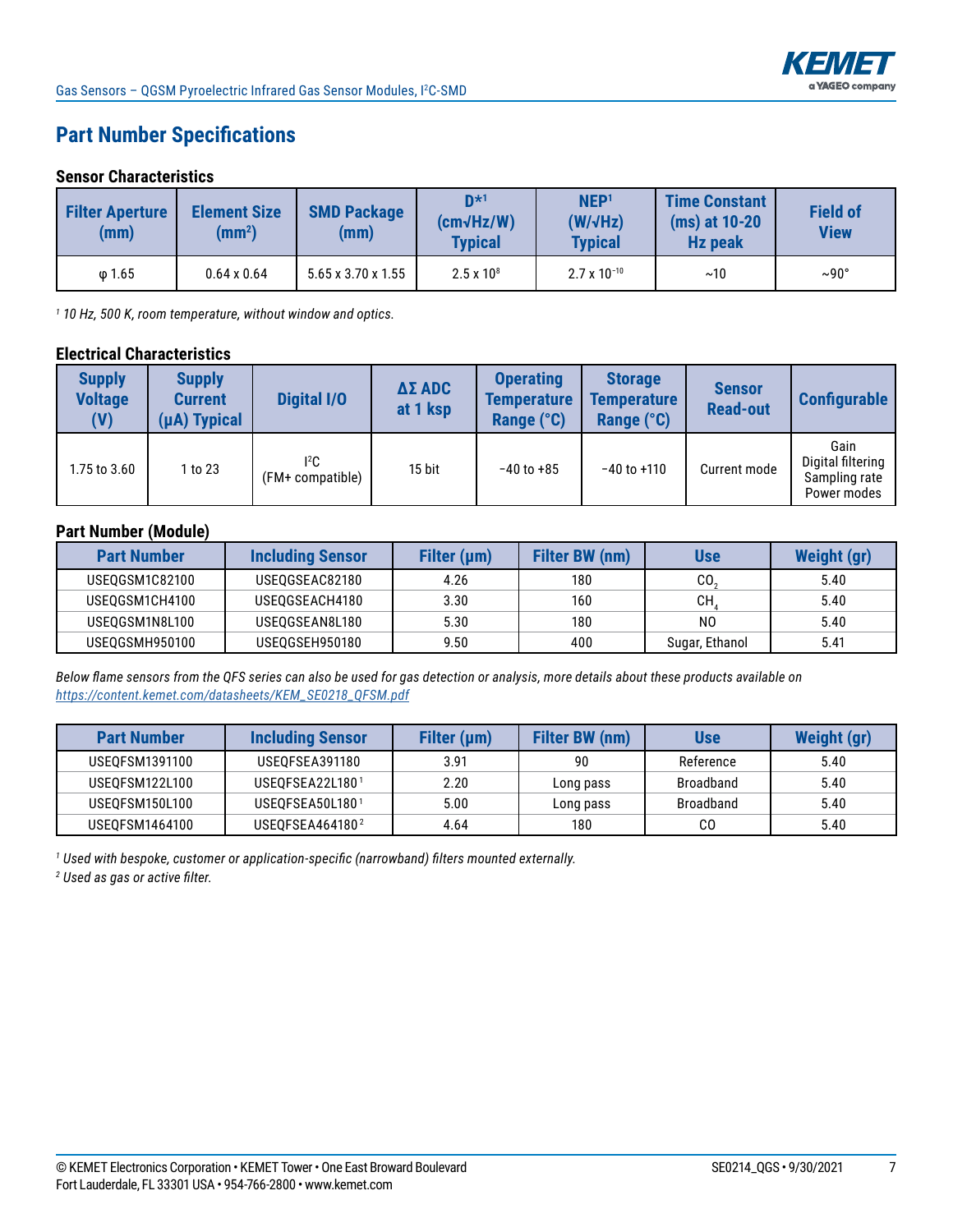

# **Evaluation Kits**

#### **Control Board for Module**

| <b>Part Number</b> | Use                              | <b>Includes</b>                                                                                | <b>Weight</b> |
|--------------------|----------------------------------|------------------------------------------------------------------------------------------------|---------------|
| USEOCSK0000000     | <b>Control Board for Modules</b> | Preassembled backplane PCB<br>USB communications cable<br>Ribbon cable, optional use (up to 4) | $250$ gr      |



USEQCSK0000000 can flexibly host up to four modules. With no hardware design work required, a combination of this backplane board and any of the attached SMD sensors can produce infrared sensor signal measurements out of the box in the early evaluation and design stages. This control board is provided with PC software allowing the user to configure and read out each of the SMD sensors connected. The sensor data is visualised in real time on a scope plot in the user interface. A csv file capture facility records the digital signals from the sensors for further processing by the user.

#### **Evaluation Kits**

- **•** Quick prototype development **•** Easy to install software
	-
- **•** Easy way to evaluate **•** Digital output
- 

The digital SMD CO $_{\rm 2}$  Gas Sensing Evaluation Kit is to enable engineers and technicians to carry out a simple and effective evaluation of the QGS SMD sensors, to capture measured data and send it to a PC.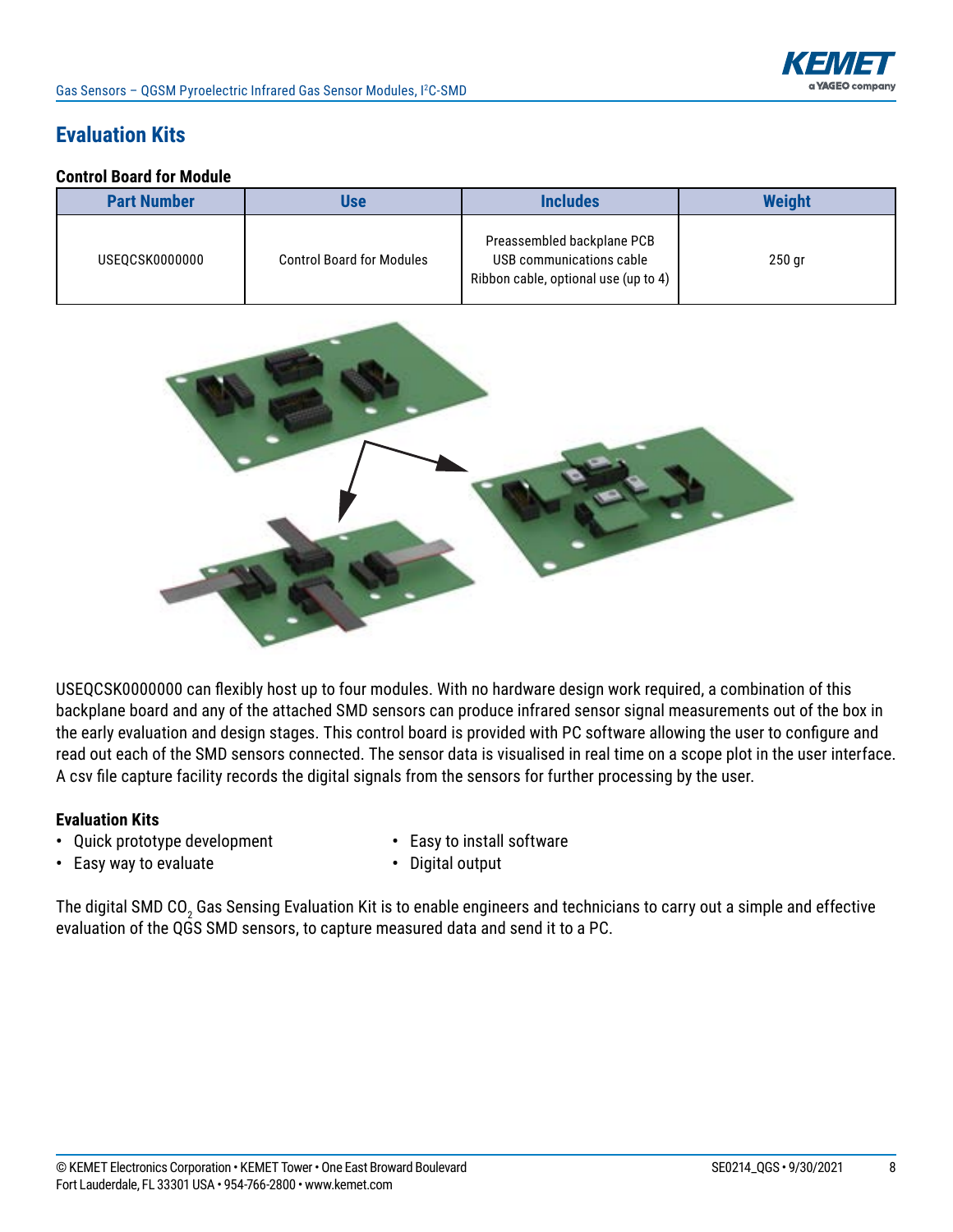

# **Evaluation Kits cont.**

| <b>Part Number</b> | Use                                                      | <b>Includes</b>                                                                                                                                                                                                                               | <b>Weight (gr)</b> |
|--------------------|----------------------------------------------------------|-----------------------------------------------------------------------------------------------------------------------------------------------------------------------------------------------------------------------------------------------|--------------------|
| USE0GSK3000000     | SMD CO <sub>2</sub> Gas Sensing<br><b>Evaluation Kit</b> | PCB with STM32F303K8T6 microcontoroller<br>USEQFSEA391180, 1 px 3.91 um / 90 nm<br>USEQGSEAC82180, 1 px 4.26 um / 180 nm<br>Emitter drive PCB, with TO39 IR emitter<br>3D printed gas cell<br>9 V DC power supply<br>USB communications cable | 300                |



# **Packaging**

| <b>Part Number</b> | <b>Packaging Type</b>     | <b>Pieces Per Bag</b> |
|--------------------|---------------------------|-----------------------|
| USEOMSM*******     | <b>ESD Protective Bag</b> |                       |

| <b>Part Number</b> | <b>Packaging Type</b> | <b>Pieces Per Box</b> |
|--------------------|-----------------------|-----------------------|
| USEOCSK0000000     | Cardboard Box         |                       |
| USE0GSK3000000     |                       |                       |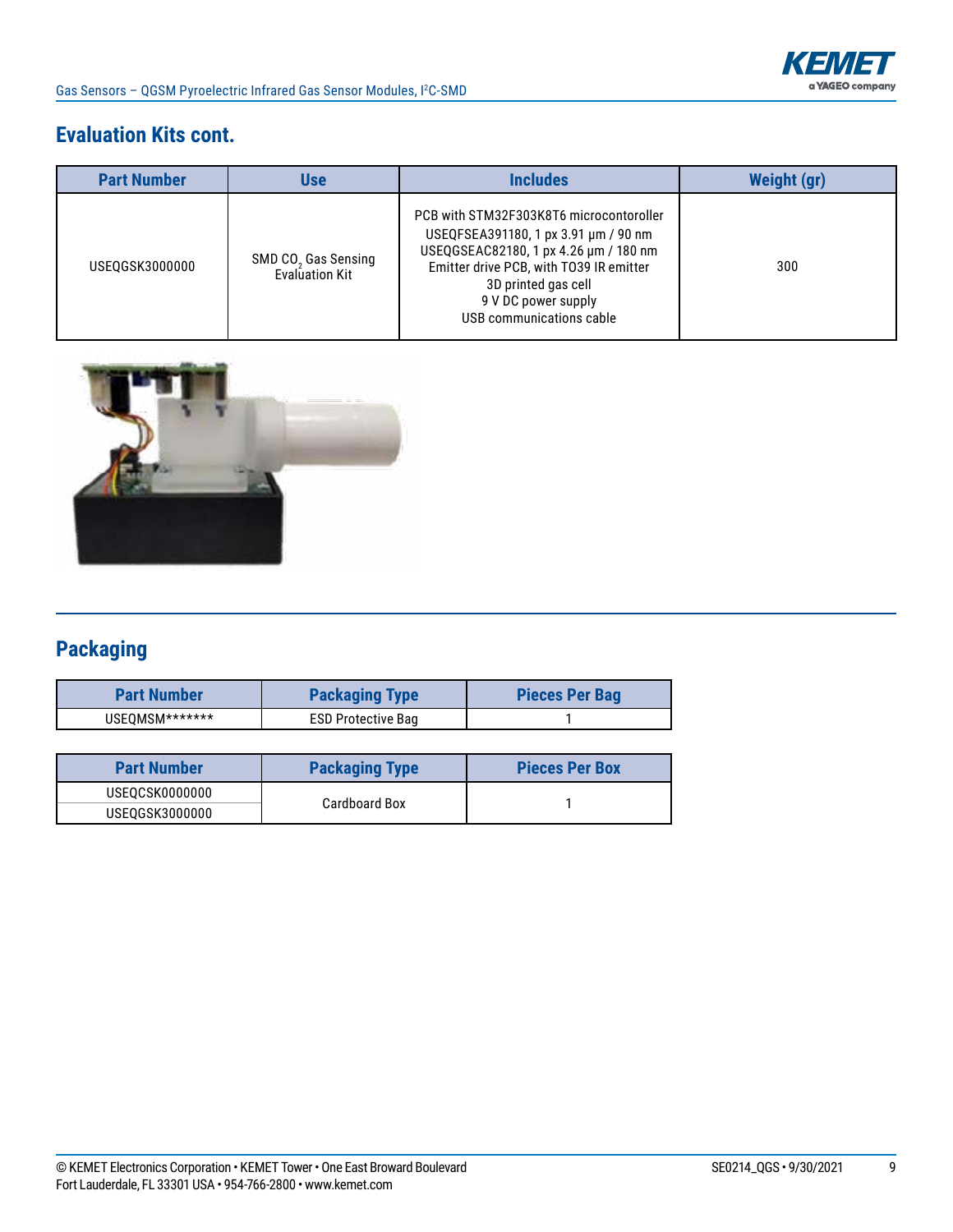

# **Handling Precautions**

Pyroelectric Infrared Sensors should be kept away from indirect and direct sunlight, the headlights of cars, wind, and exposure to strong vibration and strong shock.

Do not use in water, alcohol ETA, corrosive gas or under sea breeze.

Do not expose to corrosive substances.

Do not drop or apply any mechanical stress.

The performance of this device can be affected by ESD. Precautions should be used when handling and installing the sensor. Precision devices such as this sensor can be damaged or caused not to meet published specification due to ESD. Please note that there is limited ESD protection built-in as the device is optimised for low power consumption and low noise operation. Human Body Model (HBM), per JS-001: 2,000 V.

Pyroelectric Infrared Sensors should be stored in normal working environments. Do not expose to high temperatures, high humidity, corrosive atmospheres, and avoid long-term storage. KEMET recommends that ambient storage conditions are <30°C and <60% relative humidity and that maximum storage temperature does not exceed 110°C. Atmospheres should be free of chlorine and sulfur-bearing compounds.

Temperature fluctuations should be minimized to avoid condensation on the parts. The stock of sensors should be used promptly, preferably within 24 months of receipt.